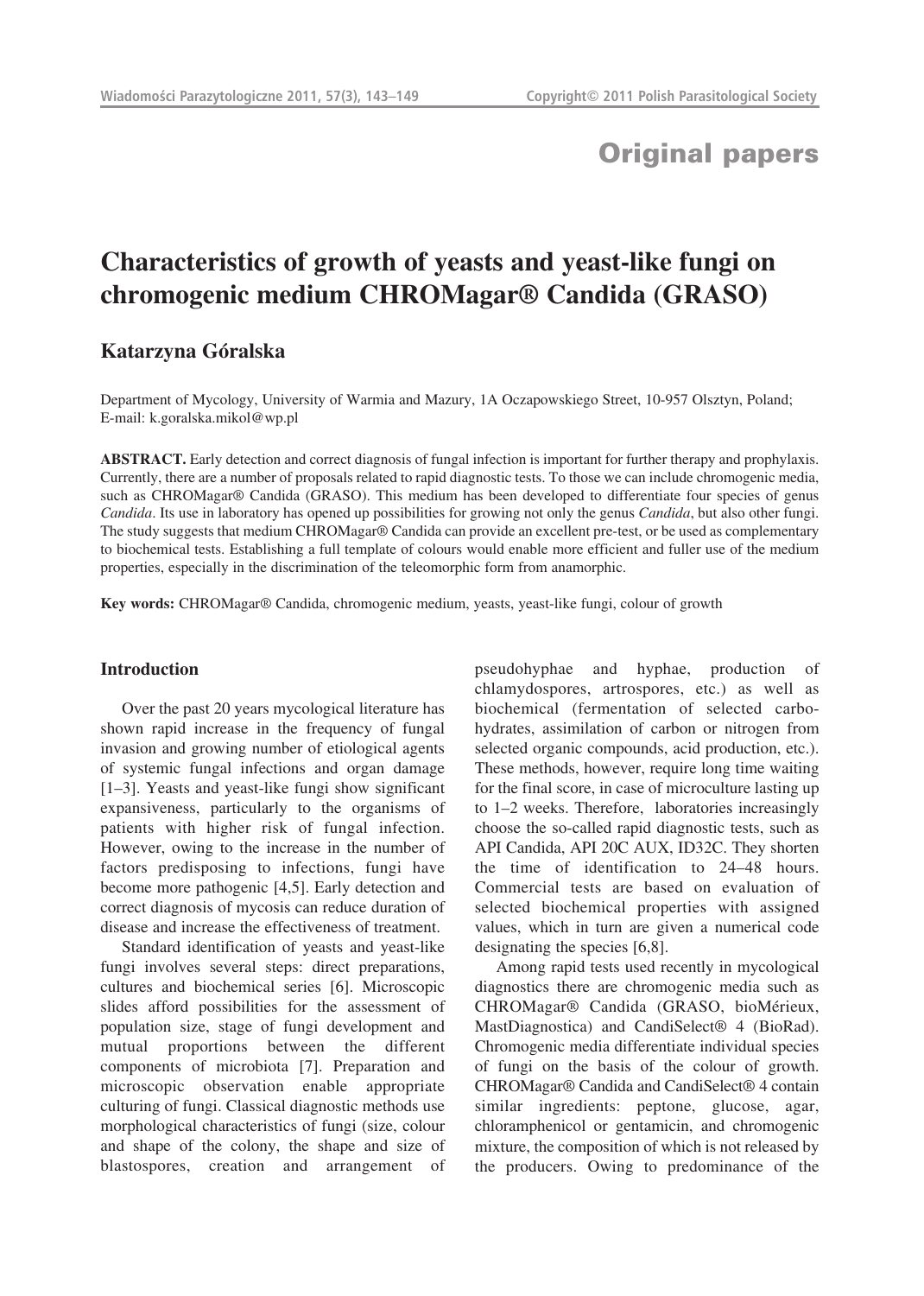*Candida* genus isolated from human organ ontocenoses [9–11], the company focused mainly on its identification.

The aim of the study was evaluation of growth of yeasts and yeast-like fungi on chromogenic medium CHROMagar® Candida and the analysis of the medium appropriateness in mycological diagnostics.

## **Materials and methods**

Isolates of fungi used for testing originate from the collection of the Department of Mycology, University of Warmia and Mazury in Olsztyn, Poland. They were obtained in scientific cooperation from patients of Independent Public Centre of Pneumonia and Pulmonary Diseases, Endoscopic Laboratory of the Municipal Hospital and the Clinical Ward of Oncological Surgery at the Faculty of Medical Sciences, University of Warmia and Mazury in Olsztyn.

354 mono-species, 46 two-species and 4 threespecies isolates of yeasts and yeast-like fungi were used in the study. The mono-species isolates belonged to 38 species, the dominant was the classical form of *Candida albicans* – 75 isolates. A significant share among the examined strains had *Saccharomyces cerevisiae* – 44 isolates, *Candida dubliniensis* – 33, *Issatchenkia orientalis*/*Candida krusei* – 27, *Pichia guilliermondii*/*Candida guilliermondii* – 22, *Candida albicans var. stellatoidea* – 19, and *Dipodascus capitatus*/*Trichosporon capitatum* – 16. Other species showed a lower number of isolates ranging from 1 (e.g. *C. lactiscondensi* or *Rhodosporidium diobovatum*) to 12 (*Debaryomyces hansenii*/*Candida famata*). The most common component of mixed isolates was the classic form of *C. albicans* – 24 cases. *C. guilliermondii* was also frequently noted – 14, *S. cerevisiae* – 11 and *C. dubliniensis* – 8.

Fungi were identified on the basis of macroscopic (size, shape, colour, texture of the colony) and microscopic characteristics (shape, size and location of budding cells, chlamydospores and blastospores, size and shape of pseudohyphae and hyphae) as well as biochemical properties (the ability of fermentation and assimilation of sugars) using the following keys: Kreger-van Rij [12], De Hoog et al. [13], Kurtzman and Fell [14], and elaboration characterizing taxonomy of the tested group [1,2,15].

CHROMagar® Candida by GRASO was emplo-

yed for the analysis of colours of growth on chromogenic medium. Assessment of the usefulness of this medium for differentiation and identification of yeasts and yeast-like fungi belonging to other than *Candida* genus was attempted. For this purpose the colours of colonies of all tested isolates were analyzed. Colours characteristic for each species were determined by RAL CLASSIC template of the German Institute for Quality and Designations *RAL Deutsches Institut für Gütersicherung und Kennzeichnung e. V.* [16].

### **Results**

The analyzed species were characterized by good growth on chromogenic medium. Only one species, *Oosporidium margaritiferum*, did not grow.

As expected by the producer, *C. albicans* grew in green colonies (Table 1). A similar growth was found among others, also for *C. albicans var. stellatoidea*, *C. dubliniensis*, *C. guilliermondii* and *S. cerevisiae*. The use of RAL CLASSIC template by German Institute for Quality and Designations allowed capturing subtle differences in the colour of individual isolates. The classic form of *C. albicans* grew in three shades of green: RAL 6002, RAL 6005 and RAL 6033, with the dominant colour of leaf green RAL 6002 – 57.3% of isolates. *C. albicans var. stellatoidea* for 89.5% of isolates had a shade of blue-green RAL 6004, *C. dubliniensis* – pearl opal green RAL 6036 for 75.8%, *C. guilliermondii* – turquoise green RAL 6034 for 70%, and *S. cerevisiae* in 65.9% of cases was characterized by blue-green colour RAL 6004 (Table 1). Different shades of green were also observed for other species, namely *C. catenulata* (RAL 6009), *C. datila* (RAL 6024), *D. occidentalis* (RAL 6020), *P. brasiliensis* (RAL 6001) and *S. fermentans* (RAL 6036).

The characteristic colour of growth for *C. tropicalis* was the azure blue RAL 5009, for *C. pelliculosa* – water blue RAL 5021, *T. capitatum* – pigeon blue RAL 5014 and for *T. cutaneum* – heather violet RAL 4003 (Table 1). For *C. krusei* three different shades of expressly matt colonies were noticed: telemagenta RAL 4010, salmon pink RAL 3022 and ivory RAL 1014. The increase in the colour purple violet RAL 4007 was noted in case of *C. glabrata* (10 isolates), *D. hansenii* (4), *M. reukafii* (1), *K. marxianus* (2) and *S. cerevisiae* (8).

In case of several species the difference in colour of growth between anamorphic and teleomorphic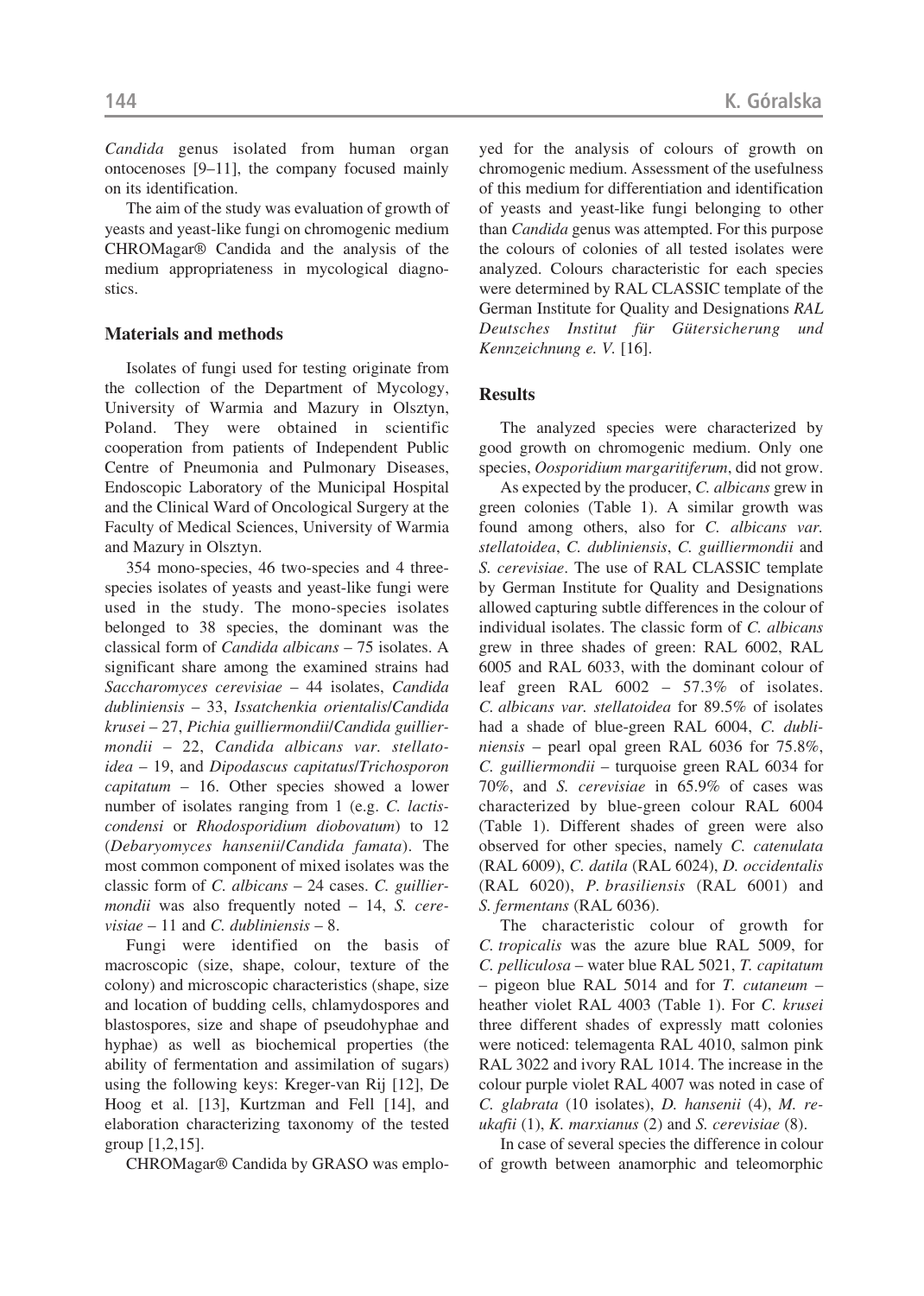| No.            | <b>Species</b>                                                                                                     | <b>Colour acc. RAL CLASSIC</b>                            | Number of<br>isolates                                                                                                                                                                                                                     | $%$ of<br>isolates |
|----------------|--------------------------------------------------------------------------------------------------------------------|-----------------------------------------------------------|-------------------------------------------------------------------------------------------------------------------------------------------------------------------------------------------------------------------------------------------|--------------------|
| 1              |                                                                                                                    | leaf green RAL 6002                                       | 43                                                                                                                                                                                                                                        | 57.3               |
|                | Candida albicans (Robin) Berkhout (1923)                                                                           | moss green RAL 6005                                       | 25                                                                                                                                                                                                                                        | 33.3               |
|                |                                                                                                                    | mint turquoise RAL 6033                                   | 7                                                                                                                                                                                                                                         | 9.3                |
| 2              | Candida albicans (Robin) Berkhout var.<br>stellatoidea (Jones & Martin) Diddens &<br>Lodder (1942)                 | blue green RAL 6004                                       | 17                                                                                                                                                                                                                                        | 89.5               |
|                |                                                                                                                    | mint green RAL 6029                                       | 2                                                                                                                                                                                                                                         | 10.5               |
| 3              | Candida catenulata Diddens & Lodder<br>(1942)                                                                      | fir green RAL 6009                                        | 3                                                                                                                                                                                                                                         | 100.0              |
| $\overline{4}$ | Candida datila (Kluyver) S.A. Meyer &<br>Yarrow (Yarrow & Meyer 1978)                                              | traffic green RAL 6024                                    | 4                                                                                                                                                                                                                                         | 100.0              |
| 5              | Candida dubliniensis Sullivan et. al. (1995)                                                                       | pearl opal green RAL 6036                                 | 25<br>8<br>10<br>1<br>1<br>5<br>9<br>$\mathbf{1}$<br>3<br>8<br>5<br>1<br>$\mathbf{1}$<br>$\mathbf{1}$<br>15<br>1<br>3<br>1<br>$\mathfrak{Z}$<br>10<br>12<br>5<br>2<br>$\sqrt{2}$<br>$\overline{2}$<br>$\mathfrak{Z}$<br>$\mathbf{1}$<br>1 | 75.8               |
|                |                                                                                                                    | mint turquoise RAL 6033                                   |                                                                                                                                                                                                                                           | 24.2               |
| 6              | Candida glabrata (Anderson) S.A. Meyer                                                                             | purple violet RAL 4007                                    |                                                                                                                                                                                                                                           | 90.9               |
|                | & Yarrow (Yarrow & Meyer 1978)                                                                                     | antique pink RAL 3014                                     |                                                                                                                                                                                                                                           | 9.1                |
| 7              | Candida lactis-condensi (B.W. Hammer)<br>S.A. Meyer & Yarrow (Yarrow & Meyer<br>1978)                              | moss green RAL 6005                                       |                                                                                                                                                                                                                                           | 100.0              |
| 8              | Candida pelliculosa Radaelli                                                                                       | water blue RAL 5021                                       |                                                                                                                                                                                                                                           | 100.0              |
| $\mathbf Q$    | Candida tropicalis (Castellani) Berkhout<br>(1923)                                                                 | azure blue RAL 5009                                       |                                                                                                                                                                                                                                           | 100.0              |
|                | Debaryomyces hansenii (Zopf) Lodder &<br>Kreger-van Rij (1952)/Candida famata<br>(Harrison) S.A. Meyer & Yarrow    | purple violet RAL 4007 - anamorphic form                  |                                                                                                                                                                                                                                           | 100.0              |
| 10             |                                                                                                                    | purple violet RAL 4007 - teleomorphic form                |                                                                                                                                                                                                                                           | 27.3               |
|                |                                                                                                                    | leaf green RAL 6002 - teleomorphic form                   |                                                                                                                                                                                                                                           | 72.7               |
| 11             | Debaryomyces occidentalis (Klocker)<br>Kurtzman & Robnett (1991)                                                   | chrome green RAL 6020                                     |                                                                                                                                                                                                                                           | 100.0              |
| 12             | Debaryomyces polymorphus (Klocker)<br>Price & Phaff (1979)                                                         | ivory RAL 1014                                            |                                                                                                                                                                                                                                           | 100.0              |
| 13             | Dipodascus albidus de Lagerheim (1892)                                                                             | fern green RAL 6025                                       |                                                                                                                                                                                                                                           | 100.0              |
| 14             | Dipodascus capitatus de Hoog, M.Th.<br>Smith & Gueho (1986)/Trichosporon<br>capitatum Diddens & Lodder (1942)      | red violet RAL 4002 - teleomorphic form                   |                                                                                                                                                                                                                                           | 100.0              |
|                |                                                                                                                    | pigeon blue RAL 5014 - anamorphic form                    |                                                                                                                                                                                                                                           | 100.0              |
| 15             | Dipodascus tetrasperma (Macy & M.W.<br>Miller) von Arx (1977a)                                                     | beige RAL 1001                                            |                                                                                                                                                                                                                                           | 100.0              |
|                | Geotrichum fermentans (Diddens &<br>Lodder) von Arx (1977)=Trichosporon<br>fermentans Diddens & Lodder (1942)      | red lilac RAL 4001 with curry RAL 1027                    |                                                                                                                                                                                                                                           | 42.9               |
| 16             |                                                                                                                    | turquoise blue RAL 5018 with pearl blackberry RAL<br>4012 |                                                                                                                                                                                                                                           | 13.3               |
|                |                                                                                                                    | ivory RAL 1014                                            |                                                                                                                                                                                                                                           | 42.9               |
|                | Issatchenkia orientalis Kudryavtsev<br>(1960)/Candida krusei (Castellani)<br>Berkhout                              | telemagenta RAL 4010 mat                                  |                                                                                                                                                                                                                                           | 37.0               |
| 17             |                                                                                                                    | salmon pink RAL 3022 mat                                  |                                                                                                                                                                                                                                           | 44.4               |
|                |                                                                                                                    | ivory RAL 1014 mat                                        |                                                                                                                                                                                                                                           | 18.5               |
| 18             | Kluyveromyces marxianus (E.C. Hansen)<br>van der Walt (1971)/Candida kefyr<br>(Beijerinck) van Uden & H.R. Buckley | light pink RAL 3015                                       |                                                                                                                                                                                                                                           | 50.0               |
|                |                                                                                                                    | purple violet RAL 4007                                    |                                                                                                                                                                                                                                           | 50.0               |
| 19             | Kluyveromyces yarrowi van der Walt, E.<br>Johannsen, Opperman & Halland (1986b)                                    | Reseda green RAL 6011 with moss green RAL 6005            |                                                                                                                                                                                                                                           | 100.0              |
|                | Metschnikowia pulcherrima Pitt & M.W.                                                                              | mint green RAL 6029 - teleomorphic form                   |                                                                                                                                                                                                                                           | 100.0              |
| 20             | Miller (1968)/Candida pulcherrima<br>(Lindner) Windisch                                                            | pastel violet RAL 4009 - anamorphic form                  |                                                                                                                                                                                                                                           | 100.0              |
| 21             | Metschnikowia reukafii Pitt & M.W. Miller<br>(1968)                                                                | purple violet RAL 4007                                    |                                                                                                                                                                                                                                           | 100.0              |

## Table 1. Diversity of growth colour of mono-species isolates of fungi on chromogenic medium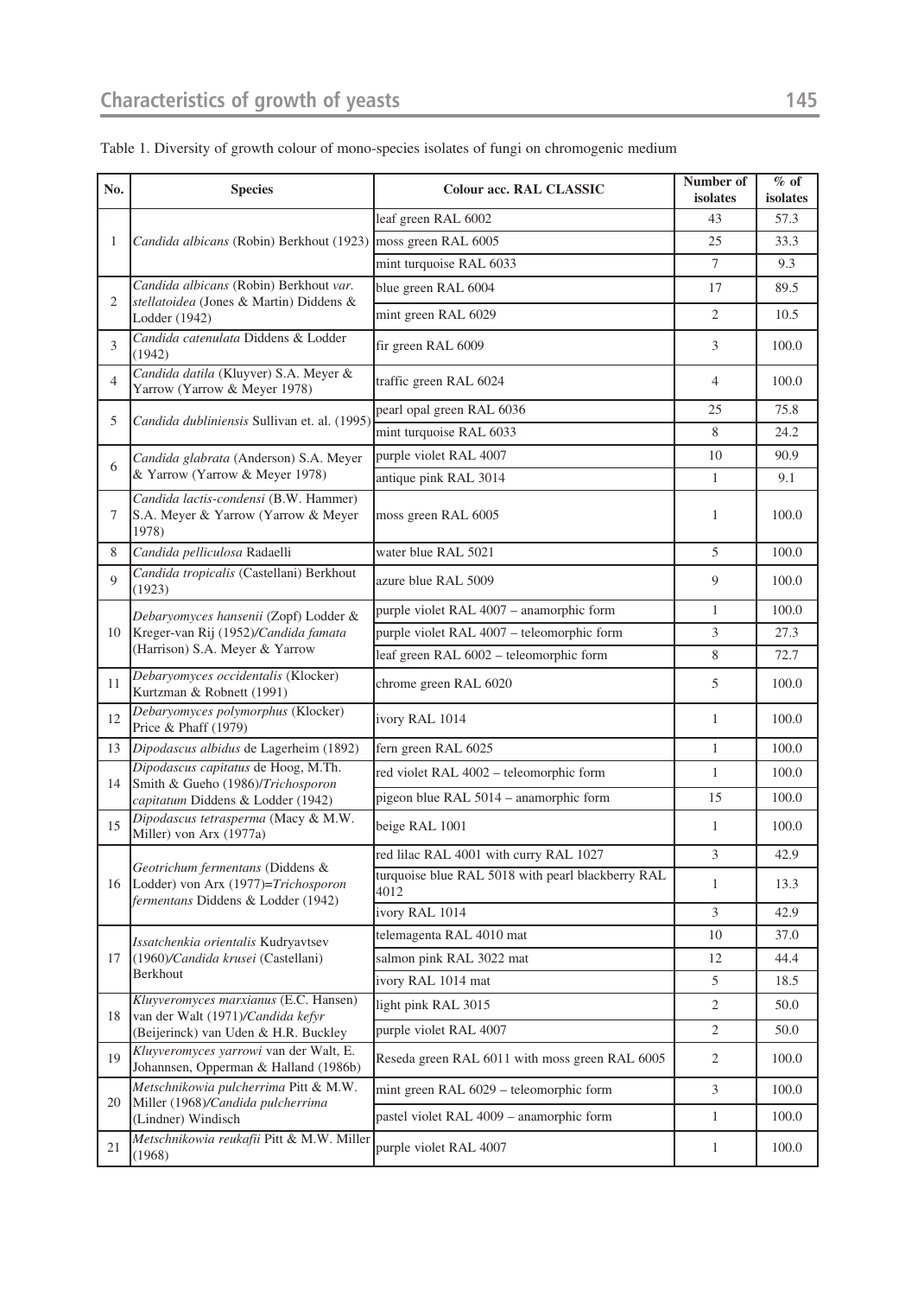| No. | <b>Species</b>                                                                                                               | <b>Colour acc. RAL CLASSIC</b>                        | Number of<br>isolates | $%$ of<br>isolates |
|-----|------------------------------------------------------------------------------------------------------------------------------|-------------------------------------------------------|-----------------------|--------------------|
| 22  | Oosporidium margaritiferum Stautz (1931)                                                                                     | no growth                                             | $\overline{2}$        | 100.0              |
| 23  | Paracoccidioides brasiliensis (Splendore) de<br>Almeida (1930)                                                               | emerald green RAL 6001                                | 1                     | 100.0              |
| 24  | Pichia bispora(Wickerham) Kurtzman (1984a)                                                                                   | brown red RAL 3011                                    | 3                     | 100.0              |
|     | Pichia guilliermondii Wickerham (1966)/Candida<br>guilliermondii (Castellani) Langeron & Guerra                              | antique pink RAL 3014 - teleomorphic form             | $\overline{2}$        | 100.0              |
| 25  |                                                                                                                              | pastel turqoise RAL 6034 - anamorphic form            | 6                     | 30.0               |
|     |                                                                                                                              | turquoise green RAL 6016 - anamorphic form            | 14                    | 70.0               |
|     | Pichia jadinii (A. & R. Sartory, Weill & J.<br>Meyer) Kurtzman (1984a)/Candida utilis<br>(Henneberg) Lodder & Kreger-van Rij | patina green RAL 6000 - teleomorphic green            | $\overline{2}$        | 100.0              |
| 26  |                                                                                                                              | patina green RAL 6000 - anamorphic form               | $\overline{2}$        | 40.0               |
|     |                                                                                                                              | beige red RAL 3012 - anamorphic form                  | 3                     | 60.0               |
| 27  | Rhodosporidium diobovatum Newell & I.L.<br>Hunter (1970)                                                                     | pine green RAL 6028 with red lilac RAL 4001<br>center | $\mathbf{1}$          | 100.0              |
| 28  | Rhodosporidium kratochvilovae Hamamoto,<br>Sugiyama & Komagata (1988a)                                                       | patina green RAL 6000                                 | 1                     | 100.0              |
| 29  | Saccharomyces bayanus Saccardo (1895)                                                                                        | purple violet RAL 4007 with cream RAL 9001            | 3                     | 42.9               |
|     |                                                                                                                              | yellow green RAL 6018                                 | $\overline{4}$        | 57.1               |
| 30  | Saccharomyces carlsbergensis E.C. Hansen<br>(1908)                                                                           | grey beige RAL 1019                                   | 1                     | 100.0              |
|     | Saccharomyces cerevisiae Meyen ex E.C. Hansen<br>(1883)                                                                      | purple violet RAL 4007                                | 8                     | 18.2               |
| 31  |                                                                                                                              | red violet RAL 4002                                   | $\tau$                | 15.9               |
|     |                                                                                                                              | blue green RAL 6004                                   | 29                    | 65.9               |
| 32  | Saccharomyces pastorianus E.C. Hansen (1904)                                                                                 | red violet RAL 4002 with beige red RAL 3012           | 1                     | 100.0              |
| 33  | Saccharomycopsis capsularis Schionning (1903)                                                                                | ocean blue RAL 5020                                   | $\overline{4}$        | 44.4               |
|     |                                                                                                                              | patina green RAL 6000                                 | 5                     | 55.6               |
| 34  | Saccharomycopsis fermentans (C.-F. Lee, F.-L.<br>Lee, Hsu & Phaff) Kurtzman & Robnett (1995)                                 | pearl opal green RAL 6036                             | 1                     | 100.0              |
| 35  | Schizosaccharomyces pombe Lindner (1893)                                                                                     | grass green RAL 6010                                  | $\overline{2}$        | 66.7               |
|     |                                                                                                                              | cobalt blue RAL 5013                                  | $\mathbf{1}$          | 33.3               |
|     |                                                                                                                              | pearl opal green RAL 6036                             | 1                     | 33.3               |
| 36  | Torulaspora delbrueckii (Lindner) Lindner (1904)                                                                             | moss green RAL 6005                                   | $\overline{2}$        | 66.7               |
| 37  | Trichosporon cutaneum (de Beurmann, Gougerot<br>& Vaucher) Ota (1926) = Trichosporon beigelii<br>Vuillemin (1902)            | heather violet RAL 4003                               | 6                     | 100.0              |
| 38  | Zygosaccharomyces rouxii (Boutroux) Yarrow<br>(von Arx et al. 1977)                                                          | green brown RAL 8000                                  | 1                     | 100.0              |

form was found. *P. guilliermondii* was characterized by colony of colour antique pink RAL 3014, while *C. guilliermondii* – pastel turquoise RAL 6034 and turquoise green RAL 6016. The growth of *M. pulcherrima* was in the colour of mint green RAL 6029, and *C. pulcherrima* – pastel purple RAL 4009. A similar correlation was also obtained for *D. capitatus* and *T. capitatum*, *D. hansenii* and *C. famata, P. jadinii* and *C. utilis* (Table 1).

Growth in the form of colourful colonies was observed for 30% of multispecies isolates (Table 2), with each colour corresponding to the colour typical for the component species of the isolate. 70% of two- and three-species isolates were noticed in the colour typical for the dominant species in the culture.

#### **Discussion**

RAL German Institute for Quality and Designations *RAL Deutsches Institut für Gütersicherung und Kennzeichnung e. V.* was founded in 1925 as Reichsausschuss für Lieferbedingungen and since 1927 has dealt with systematization of colour description for the needs of industry and trade [16]. The basic template RAL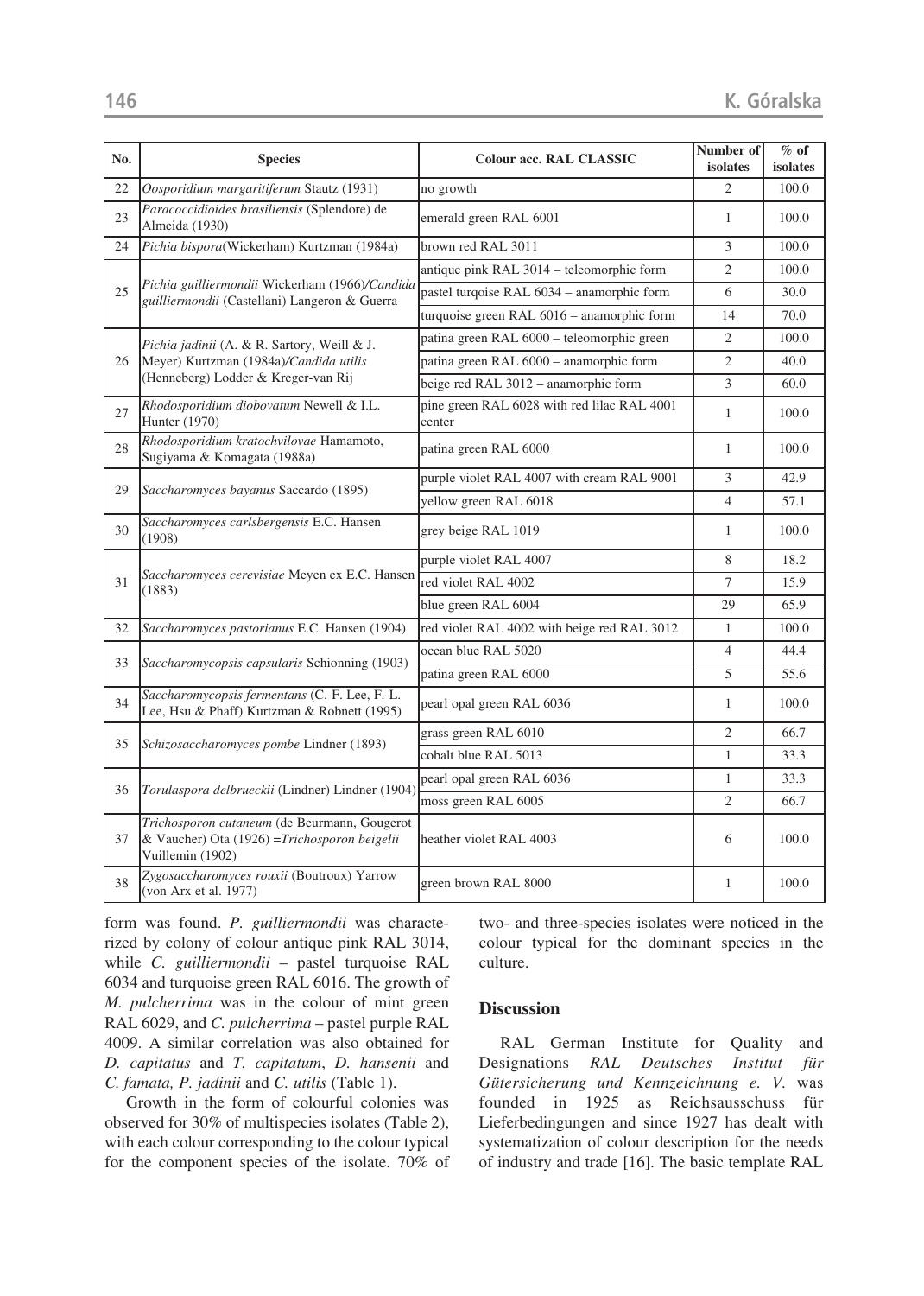| No.            | <b>Species</b>                                        | Colour acc. RAL CLASSIC                                                       | Number of<br>isolates |
|----------------|-------------------------------------------------------|-------------------------------------------------------------------------------|-----------------------|
| $\mathbf{1}$   | C. albicans + C. albicans var. stellatoidea           | leaf green RAL 6002                                                           | $\mathbf{1}$          |
| $\overline{c}$ | $C.$ albicans + $C.$ glabrata                         | purple violet RAL 4007 + mint turquoise RAL 6033                              | $\mathbf{1}$          |
|                | $C.$ albicans + $C.$ guilliermondii                   | leaf green RAL 6002 + antique pink RAL 3014                                   | $\mathbf{1}$          |
|                |                                                       | moss green RAL 6005                                                           | 3                     |
| 3              |                                                       | pastel turquoise RAL 6034                                                     | $\mathbf{1}$          |
|                |                                                       | turquoise green RAL 6016                                                      | $\mathbf{1}$          |
| $\overline{4}$ | C. albicans + C. krusei                               | salmon pink RAL 3022                                                          | $\mathbf{1}$          |
|                |                                                       | moss green RAL 6005 + telemagenta RAL 4010                                    | $\mathbf{1}$          |
| 5              | $C.$ albicans + $C.$ tropicalis                       | moss green RAL 6005                                                           | $\mathbf{1}$          |
|                |                                                       | leaf green RAL 6002                                                           | $\mathbf{1}$          |
|                |                                                       | azure blue RAL 5009                                                           | $\mathbf{1}$          |
| 6              | $C.$ albicans + $C.$ utilis                           | leaf green RAL 6002                                                           | $\mathbf{1}$          |
| 7              | $C.$ albicans + NN                                    | moss green RAL 6005 + red lilac RAL 40011                                     |                       |
|                |                                                       | leaf green RAL 6002                                                           | $\mathbf{1}$          |
| 8              | $C.$ albicans + P. bispora                            | brown red RAL 3011                                                            | $\mathbf{1}$          |
|                |                                                       | blue green RAL 6004 + leaf green RAL 6002                                     | $\mathbf{1}$          |
| 9              | $C.$ albicans $+ S.$ cerevisiae                       | blue green RAL 6004                                                           | $\overline{2}$        |
|                |                                                       | leaf green RAL 6002                                                           | $\mathbf{1}$          |
|                |                                                       | purple violet RAL 4007                                                        | $\mathbf{1}$          |
| 10             | $C$ . albicans var. stellatoidea + $C$ . dubliniensis | ivory RAL 1014                                                                | $\mathbf{1}$          |
| 11             | C. albicans var. stellatoidea + C. guilliermondii     | blue green RAL 6004 + leaf green RAL 6002                                     | $\mathbf{1}$          |
|                |                                                       | turquoise green RAL 6016                                                      | $\mathbf{1}$          |
| 12             | C. albicans var. stellatoidea + NN                    | blue green RAL 6004                                                           | $\mathbf{1}$          |
| 13             | C. dubliniensis + C. guilliermondii                   | pearl opal green RAL 6036                                                     | $\mathbf{1}$          |
| 14             | C. dubliniensis + C. krusei                           | salmon pink RAL 3022                                                          | $\mathbf{1}$          |
| 15             | $C.$ dubliniensis + G. fermentans                     | pearl opal green RAL 6036                                                     | $\mathbf{1}$          |
| 16             | $C.$ dubliniensis + $K.$ marxianus                    | pearl opal green RAL 6036                                                     | $\mathbf{1}$          |
| 17             | $C.$ dubliniensis + NN                                | mint turquoise RAL 6033                                                       | $\mathbf{1}$          |
|                |                                                       | pearl opal green RAL 6036                                                     | $\mathbf{1}$          |
| 18             | $\vert C.$ dubliniensis + T. beigelii                 | pearl opal green RAL 6036 + heather violet RAL 4003                           | $\mathbf{1}$          |
| 19             | $C.$ guilliermondii + K. marxianus                    | light pink RAL 3015                                                           | $\mathbf{1}$          |
| 20             | $C.$ krusei + G. fermentans                           | salmon pink RAL 3022 + turquoise blue RAL 5018 + pearl<br>blackberry RAL 4012 | $\mathbf{1}$          |
| 21             | C. krusei + S. cerevevisiae                           | blue green RAL 6004 + telemagenta RAL 4010                                    | $\mathbf{1}$          |
| 22             | C. tropicalis + NN                                    | azure blue RAL 5009                                                           | $\overline{c}$        |
| 23             | $D.$ polymorphus $+ S.$ pombe                         | ivory RAL 1014 + grass green RAL 6010                                         | $\mathbf{1}$          |
| 24             | I. orientalis + Pichia bispora                        | pine green RAL 6028 + telemagenta RAL 4010                                    | $\overline{2}$        |
| 25             | M. reukafii + D. albidus                              | purple violet RAL 4007 + fern green RAL 6025                                  | $\mathbf{1}$          |
| 26             | $P.$ bispora + $K.$ marxianus                         | purple violet RAL 4007                                                        | $\mathbf{1}$          |
| 27             | S. cerevisiae + D. tetrasperma                        | red violet RAL 4002                                                           | $\mathbf{1}$          |
| 28             | S. cerevisiae + G. fermentans                         | red lilac RAL 4001 + curry RAL 1027 + blue green RAL 6004                     | $\mathbf{1}$          |
| 29             | S. cerevisiae + NN                                    | blue green RAL 6004                                                           | $\mathbf{1}$          |
| 30             | C. albicans + C. guilliermondii + C. krusei           | moss green RAL 6005 + turquoise green RAL 6016                                | $\mathbf{1}$          |
| 31             | C. albicans + C. guilliermondii + S. cerevisiae       | leaf green RAL 6002 + red violet RAL 4002                                     | $\mathbf{1}$          |
| 32             | C. guilliermondii + C. kefyr + S. cerevisiae          | light pink RAL 3015                                                           | $\mathbf{1}$          |
| 33             | $C.$ guilliermondii + $C.$ tropicalis + NN            | pastel turquoise RAL 6034 + turquoise green RAL 6016                          | $\mathbf{1}$          |

Table 2. Diversity of growth colour of multi-species isolates of fungi on chromogenic medium

NN – not known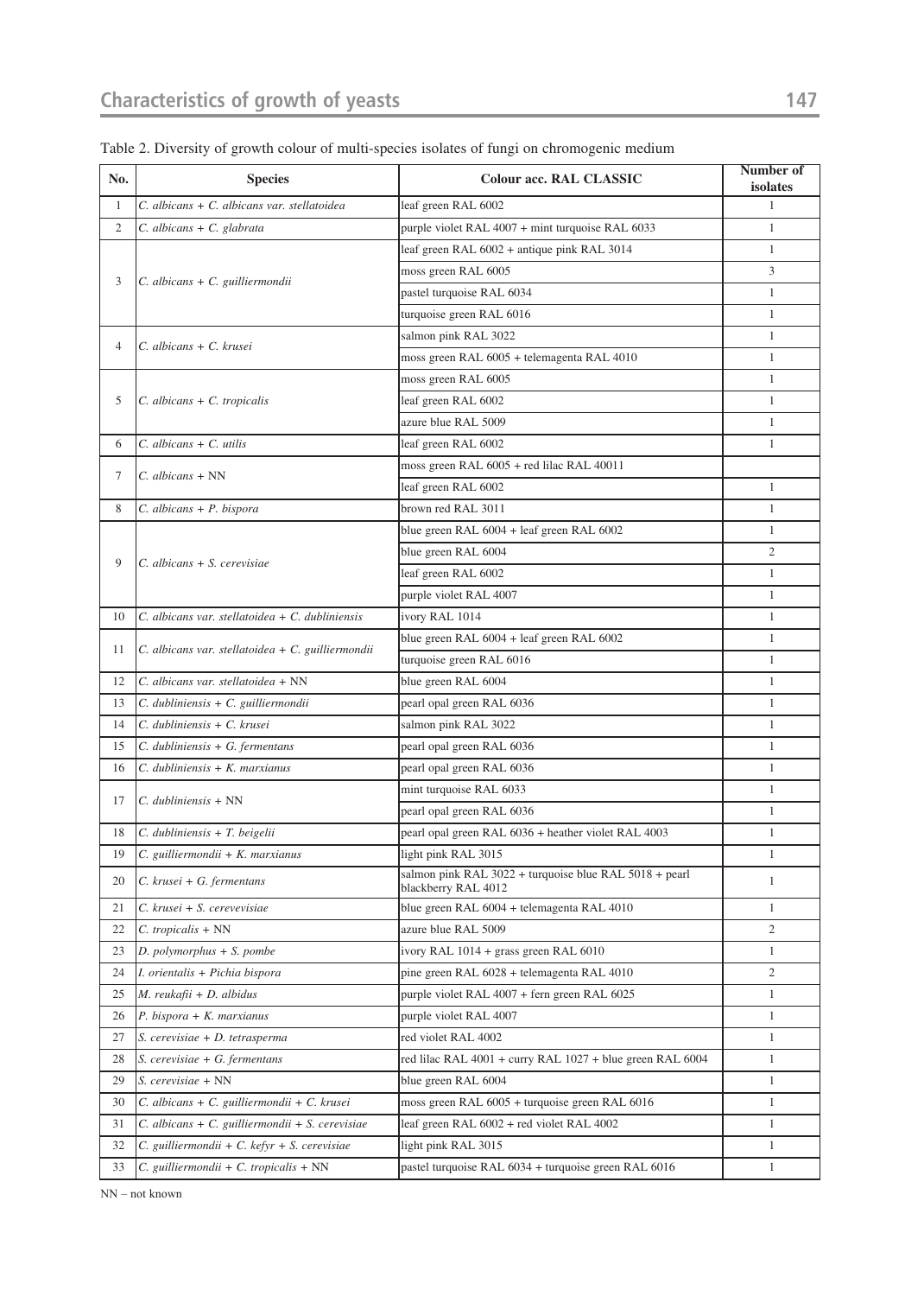CLASSIC includes 213 shades categorized into 9 groups of shades: RAL 10xx – yellow; RAL 20xx – orange; RAL  $30xx$  – red and pink; RAL  $40xx$  – violet; RAL 50xx – blue; RAL 60xx – green; RAL 70xx – gray; RAL 80xx – brown; RAL 90xx – white and black.

So far the system has been used in paint industry, construction, furniture, advertising and computer graphics. It allows producers of compatible components to unify "the language of colours" and affords possibilities for converting the RGB system into a digital description. Our research suggests implementation of RAL template in microbiology. In the studies requiring evaluation of colour, researchers frequently have problems with subjective and precise perception of shades. It particularly concerns chromogenic media and tests. Nawrot et al. [17] used the RAL template in the evaluation of suitability of chromogenic medium CandiSelect® 4 (BioRad) for preliminary identification of the *Candida* genus. The results obtained by these authors indicate usefulness of the RAL template. The use of RAL symbols allows researchers to evaluate their own isolates easily while comparing them on the same medium.

CHROMagar® Candida was developed to differentiate four species of genus *Candida* basing on the colour of colonies: *C. albicans* – green, *C. tropicalis* – blue, *C. krusei* – pink, mat and *C. glabrata* – dark pink, shiny [18]. Employment of this medium in laboratory enables also growth of other fungi, not only genus *Candida*. On this medium Odds and Bernaerts [18] grew colonies of *C. famata*, *C. utilis*, *C. pelliculosa*, *C. laurentii* and *C. kefyr*. Willinger and Manafi [19] obtained *C. lusitaniae*, *C. parapsilosis*, *C. guilliermondii*, *S. cerevisiae* and *R. mucilaginosa*. Because some of the abovementioned fungi colonies grew on CHROMagar® Candida in colours corresponding to the colours characteristic for species defined by the producer, many authors performed a review of identification on this medium using other methods. Kirkpatrick et al. [20] analyzed 48 isolates of fungi, initially identified on CHROMagar® Candida as *C. albicans*, using the API-type tests, germ-tubes and pattern of DNA. It appeared that 22 (46%) isolates tested were in fact *C. dubliniensis*, the remaining 26 were *C. albicans*. Wlodarczyk et al. [21] verified 111 isolates identified as *C. glabrata*. Basing on biochemical tests ID32C and analysis of polymorphism 5.8 S rRNA with RFLP method, the preliminary identification was confirmed only in case of 79 isolates (71%). Others were classified as *S. cerevisiae*, *K. apiculata*, *C. guilliermondii*, *C. parapsilosis* and *C. rugosa*. Simultaneously, several authors noticed that some strains of the four species differentiated on CHROMagar® Candida may form colonies of unusual colour on this medium. Bishop et al. [22] obtained white-coloured colonies of *C. glabrata*, while Murray et al. [23] found colonies of lavender, beige, pink and blue in case of several isolates of *C. albicans*, pink and green for *C. glabrata* and lavender for *C. tropicalis*. This data corresponds closely with observations conducted in the course of our studies. Precise analysis of colours of colonies on CHROMagar® medium, using a RAL CLASSIC template by German Institute for Quality and Designations *RAL Deutsches Institut für Gütersicherung und Kennzeichnung e. V.*, allowed us to capture frequently subtle differences between the species and to designate colours characteristic for each species. We also observed appearance of different colours of colonies among species, depending on anamorphic or teleomorphic form. Therefore, it can be suggested that CHROMagar® Candida medium may not serve as the only identification method, but be used as preliminary or complementary to biochemical tests. Establishing complete template of colours would enable more efficient and fuller use of the medium properties, especially for discrimination of sexual form from asexual. This may be important during treatment owing to physiological characteristics of both the forms. For many years it was believed that only the budding forms exist in the body [1], then the presence of fungi in mycelial phase was revealed [7]. Recent observations suggest that sexual forms of fungi may also be found in the organism [24].

Laboratory practice of the Department of Mycology UWM shows that fungi often co-exist, two or three species simultaneously. Analyzing bronchoscopic material Biedunkiewicz [25] obtained 15 two-species and 4 – three-species isolates. Dynowska et al. [10] noticed the presence of nine combinations of two-species and one of three-species isolates. Diagnostic methods based solely on rapid biochemical tests are ineffective in case of multispecies isolates. Biochemical properties of one component of a mixed culture may overshadow features of the second one, or the properties of two fungi may overlap to give a combination characteristic for completely different species not present in the isolate. Although the use